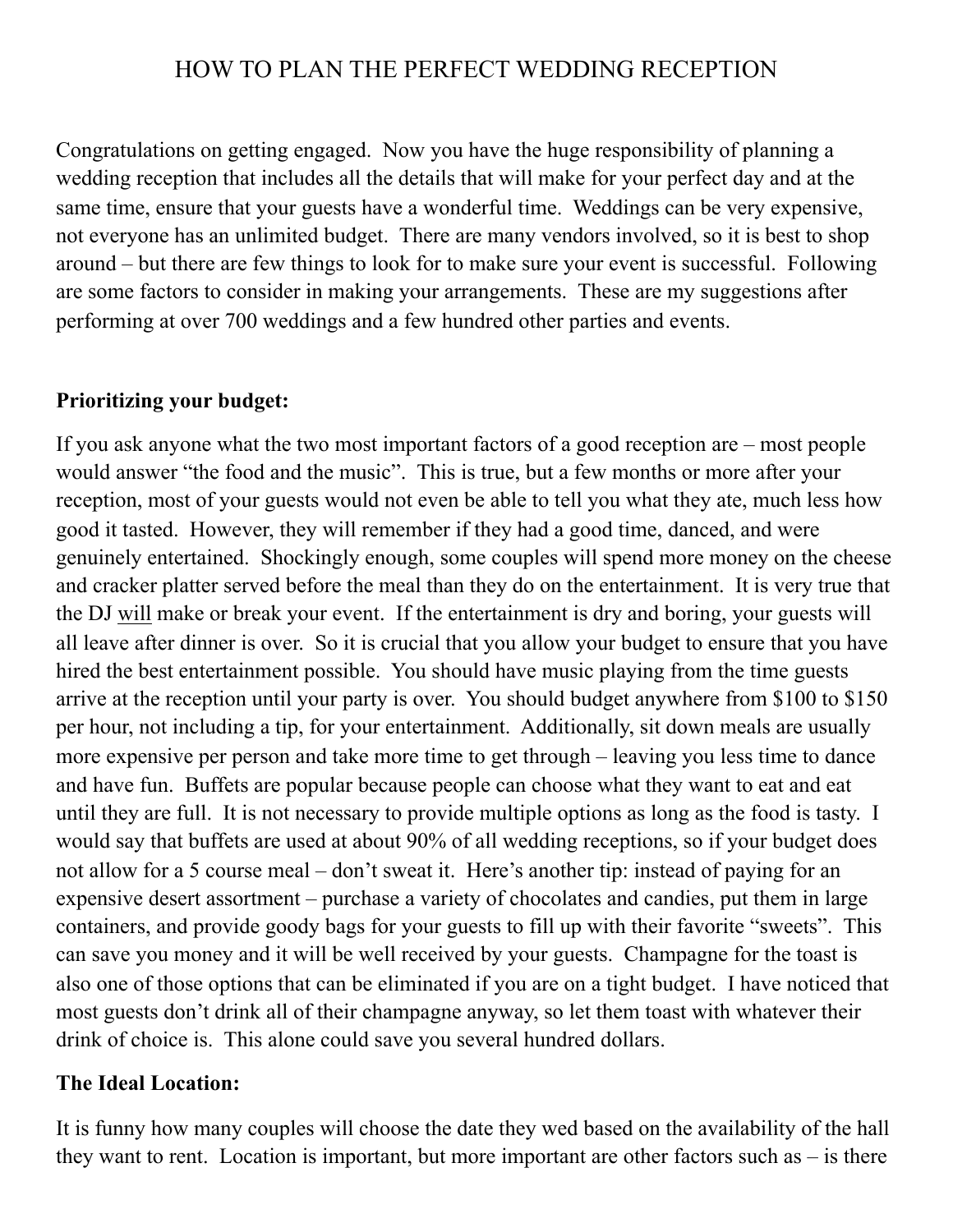enough parking for the guests? If ladies have to walk a long distance in heels they will be in a poor mood from the moment they enter the room. Is the place difficult to find or far away from the ceremony? Guests may not attend your ceremony if it is a long drive to the reception. Will all the guests be seated in the same room as the entertainment – or will it be chopped up into separate adjoining rooms? If the guests cannot see the dance floor and the dj cannot see the guests – the party will not come together well. Is there room for a dance floor and can the dj's table be placed in front of the dance floor? This is very important – I cannot stress this enough! If you stick the dj in the back corner of the room and there are several tables between the dj and the dance floor, the dj will have a difficult time entertaining, the guests seated closest to the dj will complain that the music is too loud, and the lighting that the dj uses will not have half the effect when the dance floor is no where near the lighting. When planning the layout of the room – be sure to put the dj and the dance floor in the center of the room together. One last detail to consider – is there another bar or facility close by that would divert your guests away from your reception. For example – if there is a balcony outside that allows smoking then half of your guests will be hanging outside the entire evening and you will never have a packed dance floor. Be sure that everything they need, including the bar, is located inside the reception room so your guests do not disappear for long periods of time.

## **Seating your guests:**

Most couples use a seating chart and so they decide where their guests will be sitting before they arrive. If you use a seating chart, be sure to place the younger guests near the dj table. The music needs to be loud enough for everyone in the room to hear and the older the guest, the more uncomfortable they will be being seated where the music is the loudest. Also, your older guests tend to stay in their seats all evening while the younger ones are up and on the dance floor. The younger crowd typically does not mind the music being loud. In addition, it may be better to put young children in the back of the room or on the edge near the exterior walls. When they are seated next to the dance floor they will spend most of the evening running and sliding on the dance floor. If your dance floor is full of young children, others will be discouraged from dancing. I have seen children dominating the dance floor put a damper on many receptions that could have been a great party for all.

## **Opening up the dance floor:**

Traditionally, guests know that it is customary to wait to dance until after the bride and groom have had their first dance. For this reason, it is best to do the first dance before dinner – right after introductions. This way, if guests hear a slow song that they like and are still waiting to go to the buffet, they can come up and dance. The bride/father, groom/mother dances can either be done right after the bride and groom's first dance, or saved till dinner is nearly over. The dj will